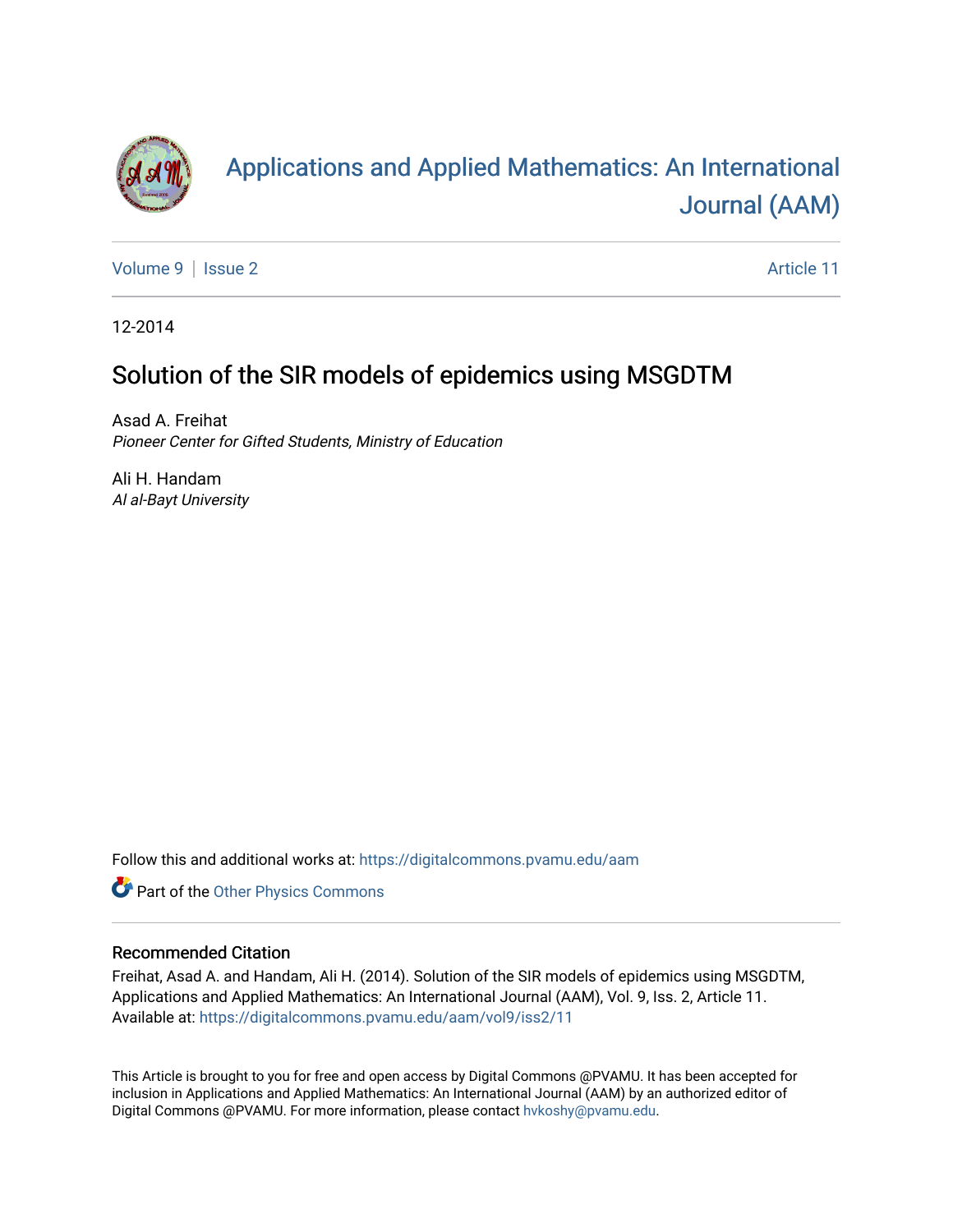

Available at <http://pvamu.edu/aam> Appl. Appl. Math. **ISSN: 1932-9466**

**Applications and Applied Mathematics:** An International Journal **(AAM)**

**Vol. 9, Issue 2 (December 2014), pp. 622 - 636**

## **Solution of the SIR models of epidemics using MSGDTM**

**Asad A. Freihat**

Pioneer Center for Gifted Students, Ministry of Education PO box 311, Jerash 26110, Jordan [asadfreihat@yahoo.com](mailto:asadfreihat@yahoo.com) 

> **Ali H. Handam** Department of Mathematics Al al-Bayt University P.O.Box: 130095, Al Mafraq, Jordan

[ali.handam@windowslive.com](mailto:ali.handam@windowslive.com) 

Received: May 5, 2014; Accepted: August 6, 2014

## **Abstract**

Stochastic compartmental (e.g., SIR) models have proven useful for studying the epidemics of childhood diseases while taking into account the variability of the epidemic dynamics. Here, we use the multi-step generalized differential transform method (MSGDTM) to approximate the numerical solution of the SIR model and numerical simulations are presented graphically.

**Keywords:** Fractional differential equations; Caputo fractional derivative; multi-step generalized differential transform; SIR model

**MSC 2010 No.:** 74H15

## **1. Introduction**

Over the past one hundred years, mathematics has been used to understand and predict the spread of diseases, relating important public-health questions to basic transmission parameters. From prehistory to the present day, diseases have been a source of fear and superstition. A comprehensive picture of disease dynamics requires a variety of mathematical tools, from model creation to solving differential equations to statistical analysis. Although mathematics has so far done quite well in dealing with epidemiology, there is no denying that there are certain factors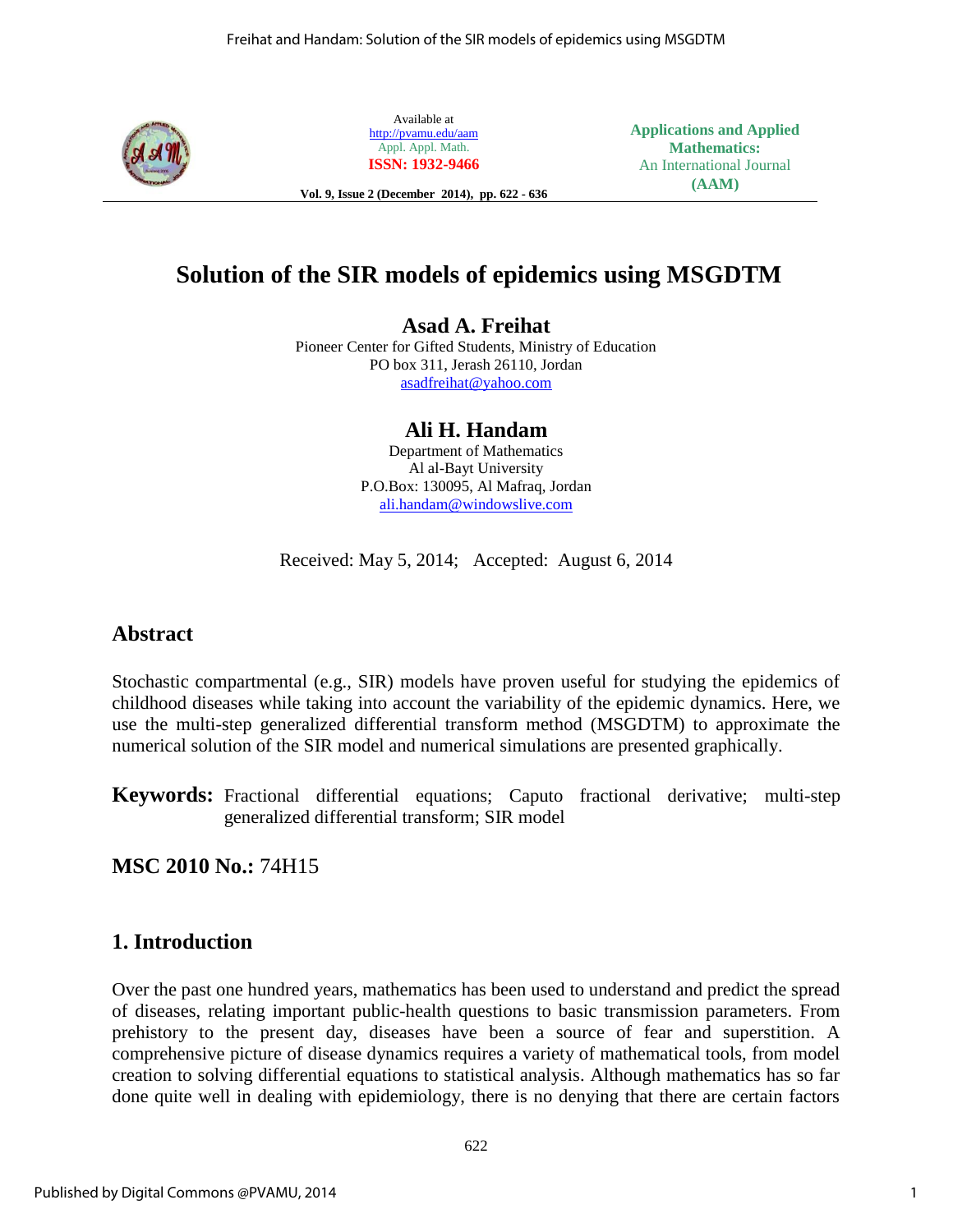which still lack proper mathematization. Epidemic models are used to understand the spread of infectious diseases in populations (Kermack and McKendrick, 1927), (Roumagnac et al., 2006). The practical use of epidemic models relies heavily on the realism put into the models. This does not mean that a reasonable model could include all possible effects but rather incorporate the mechanisms in the simplest possible fashion so as to maintain the major components that influence disease propagation. Great care should, however, exercised in using epidemic models to predict real phenomena (Shulgin et al., 1998). Eventhough, the SIR model is a standard compartmental model used to describe many of aspects of epidemiological diseases (Hethcote, 2000), (Lu et al., 2002), (Piccolo and Billings, 2005), (Smith, 1983) such as the dynamics of measles, chickenpox, mumps, or rubella (Olsen et al., 1988), (Anderson and May, 1991).

On another hand, Fractional calculus has been used to model physical and engineering processes, which are found to be best described by fractional differential equations. It is worth noting that the standard mathematical models of integer-order derivatives, including nonlinear models, do not work adequately in many cases. In recent years, fractional calculus has played a very important role in various fields such as mechanics, electricity, chemistry, biology, economics, notably control theory, and signal and image processing see for example (Miller and Ross, 1993), (Ertürk et al., 2011), (Lin, 2007).

In this paper, we use the multi-step generalized differential transform method to approximate the numerical solution of the SIR model and we compare our numerical results with a nonstandard numerical method and the fourth order Runge-Kutta method.

## **2. Model description**

The Kermak-McKendrick model (Kermack and McKendrick, 1927) is one of the earliest triumphs in mathematical epidemiology (Brauer, 2006). We assume the population consists of three types of individuals, denoted by the letters  $S$ ,  $I$ , and  $R$  (which is why this is called an SIR model). All these are functions of time.

 $S(t)$  is the number of susceptible, who do not have the disease but could get it.

 $I(t)$  is the number of infectives, who have the disease and can transmit it to others.

 $R(t)$  is the number of removed, who cannot get the disease or transmit it: either they have a natural immunity, or they have recovered from the disease and are immune from getting it again, or they have been placed in isolation, or they have died.

The mathematical model does not distinguish between these possibilities. Schematically, the individual goes through consecutive states  $I \rightarrow S \rightarrow R$ , and is given by the following system of ordinary differential equations

$$
\frac{dS(t)}{dt} = -P_1 SI,\tag{2.1}
$$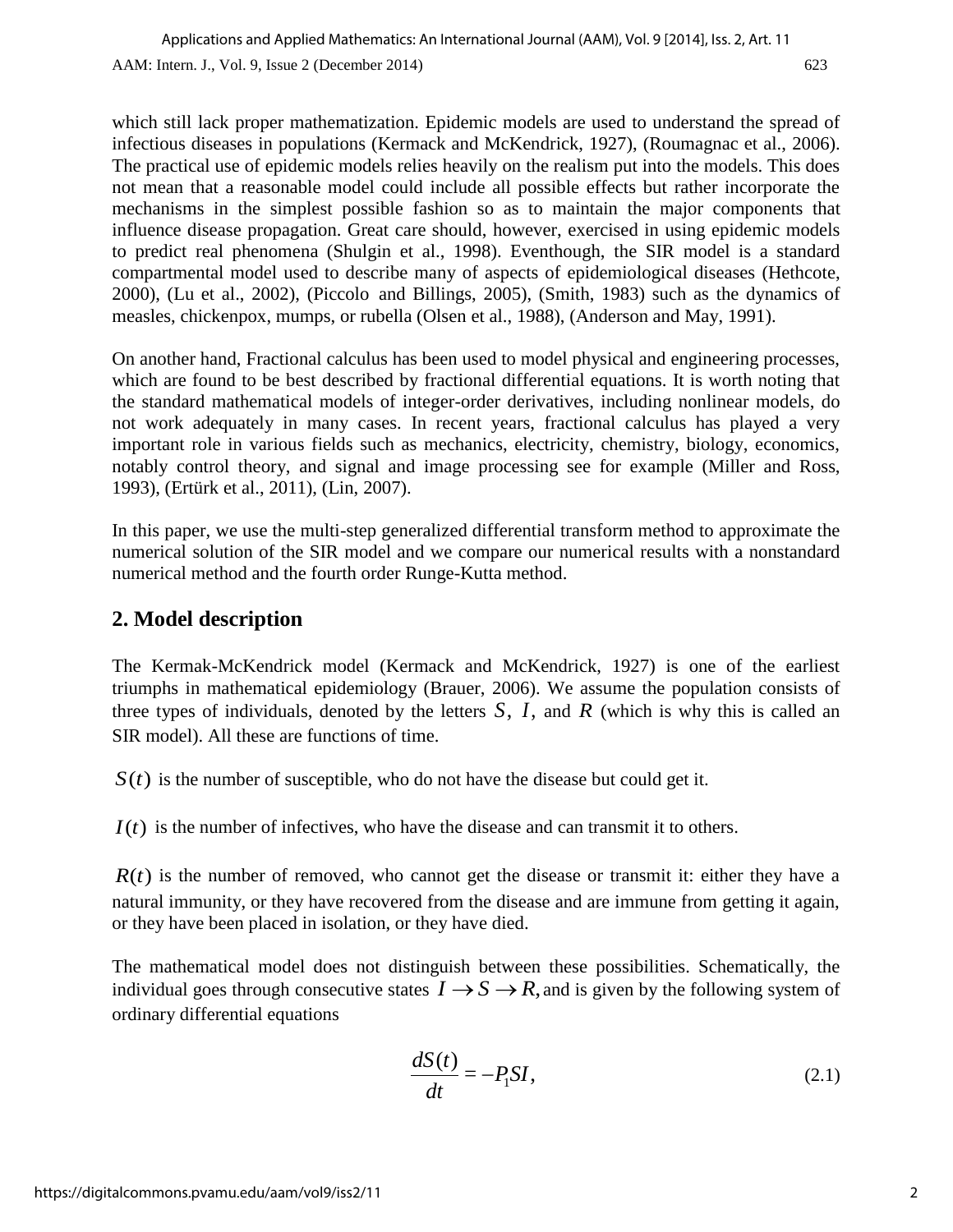$$
\frac{dI(t)}{dt} = P_1 SI - P_2 I,\tag{2.2}
$$

$$
\frac{dR(t)}{dt} = P_2 I.
$$
 (2.3)

 $P_2 > 0$  is called the removal rate and  $P_1 > 0$  is called the infection rate.

## **3. Fractional Calculus**

There are several prespectives of the derivatives in fractional calculus, e.g., the Riemann-Liouville, Grünwald-Letnikov, Caputo, and Generalized Functions news. Riemann-Liouville fractional derivative is mostly used by mathematicians but this approach is not suitable for real world physical problems since it requires the definition of fractional order initial conditions, which have no physically meaningful explanation yet. Caputo introduces an alternative approach, which has the advantage of defining integer order initial conditions for fractional order differential equations.

## **Definition 3.1.**

A function  $f(x)$  ( $x > 0$ ) is said to be in the space  $C_\alpha$  ( $\alpha \in \square$ ) if it can be written as  $f(x) = x^p f_1(x)$  for some  $p > \alpha$  where  $f_1(x)$  is continuous in  $[0, \infty)$ , and it is said to be in the space  $C_{\alpha}^{m}$  if  $f^{(m)} \in C_{\alpha}$ ,  $m \in \square$ .

## **Definition 3.2.**

The Riemann–Liouville integral operator of order 
$$
\alpha
$$
 with  $a \ge 0$  is defined as  
\n
$$
(J_a^{\alpha} f)(x) = \frac{1}{\Gamma(\alpha)} \int_a^x (x-t)^{\alpha-1} f(t) dt, \quad x > a,
$$
\n(3.1)

$$
(J_a^0 f)(x) = f(x).
$$
 (3.2)

Properties of the operator can be found in Caputo (1967), Miller and Ross (1993) and Podlubny (1999). Here, we only need the following: For  $f \in C_\alpha$ ,  $\alpha, \beta > 0$ ,  $a \ge 0$ ,  $c \in R$ ,  $\gamma > -1$ , we have

$$
(J_a^{\alpha} J_a^{\beta} f)(x) = (J_a^{\beta} J_a^{\alpha} f)(x) = (J_a^{\alpha+\beta} f)(x),
$$
\n(3.3)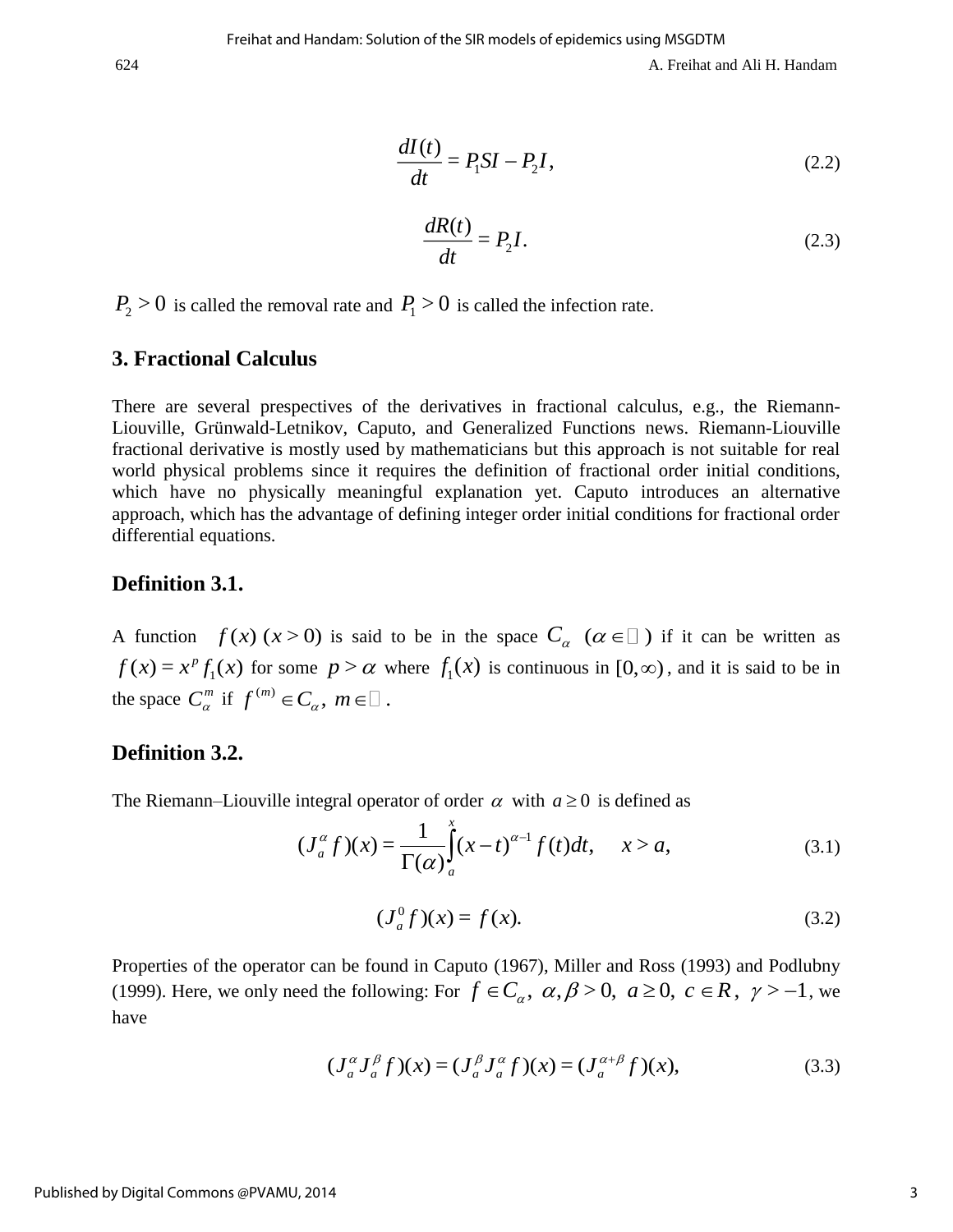AAM: Intern. J., Vol. 9, Issue 2 (December 2014) 625 Applications and Applied Mathematics: An International Journal (AAM), Vol. 9 [2014], Iss. 2, Art. 11

$$
J_a^{\alpha} x^{\gamma} = \frac{x^{\gamma + \alpha}}{\Gamma(\alpha)} B_{\frac{x - a}{x}} (\alpha, \gamma + 1), \tag{3.4}
$$

where  $B_r(\alpha, \gamma + 1)$  is the incomplete beta function which is defined as

$$
B_{\tau}(\alpha, \gamma + 1) = \int_0^{\tau} t^{\alpha - 1} (1 - t)^{\gamma} dt,
$$
\n(3.5)

$$
J_a^{\alpha} e^{cx} = e^{ac} (x - a)^{\alpha} \sum_{k=0}^{\infty} \frac{[c(x - a)]^k}{\Gamma(\alpha + k + 1)}.
$$
 (3.6)

=  $\frac{x^{\gamma+a}}{\Gamma(\alpha)} B_{\frac{x-a}{x}}(\alpha, \gamma + 1),$ <br>ta function which is defin<br>+1) =  $\int_0^{\tau} t^{\alpha-1} (1-t)^{\gamma} dt$ ,<br> $(x-a)^{\alpha} \sum_{k=0}^{\infty} \frac{[c(x-a)]}{\Gamma(\alpha + k + 1)}$ <br>equations. Therefore, v<br>equations. Therefore, v<br>oposed by Caputo in<br>) of order  $\alpha > 0$ The Riemann–Liouville derivative has certain disadvantages when trying to model real-world phenomena with fractional differential equations. Therefore, we shall introduce a modified fractional differential operator  $D_a^{\alpha}$  proposed by Caputo in his work on the theory of viscoelasticity.

## **Definition 3.3.**

The Caputo fractional derivative of 
$$
f(x)
$$
 of order  $\alpha > 0$  with  $a \ge 0$  is defined as  
\n
$$
(D_a^{\alpha} f)(x) = (J_a^{m-\alpha} f^{(m)})(x) = \frac{1}{\Gamma(m-\alpha)} \int_a^x \frac{f^{(m)}(t)}{(x-t)^{\alpha+1-m}} dt,
$$
\n(3.7)

for  $m-1 < \alpha \le m$ ,  $m \in \square$ ,  $x \ge a$ ,  $f \in C_{-1}^{m}$ .

The Caputo fractional derivative was investigated by many authors, for  $m-1 < \alpha \le m$ ,  $f(x) \in C_\alpha^m$  and  $\alpha \ge -1$ ; we have

$$
\alpha \ge -1
$$
; we have  
\n
$$
(J_a^{\alpha} D_a^{\alpha} f)(x) = J^m D^m f(x) = f(x) - \sum_{k=0}^{m-1} f^{(k)}(a) \frac{(x-a)^k}{k!}.
$$
\n(3.8)

For the mathematical properties of fractional derivatives and integrals one may consult the mentioned references.

## **4. Multi-step Generalized Differential Transform Method (MSGDTM)**

Although the generalized differential transform method (GDTM) is used to provide approximate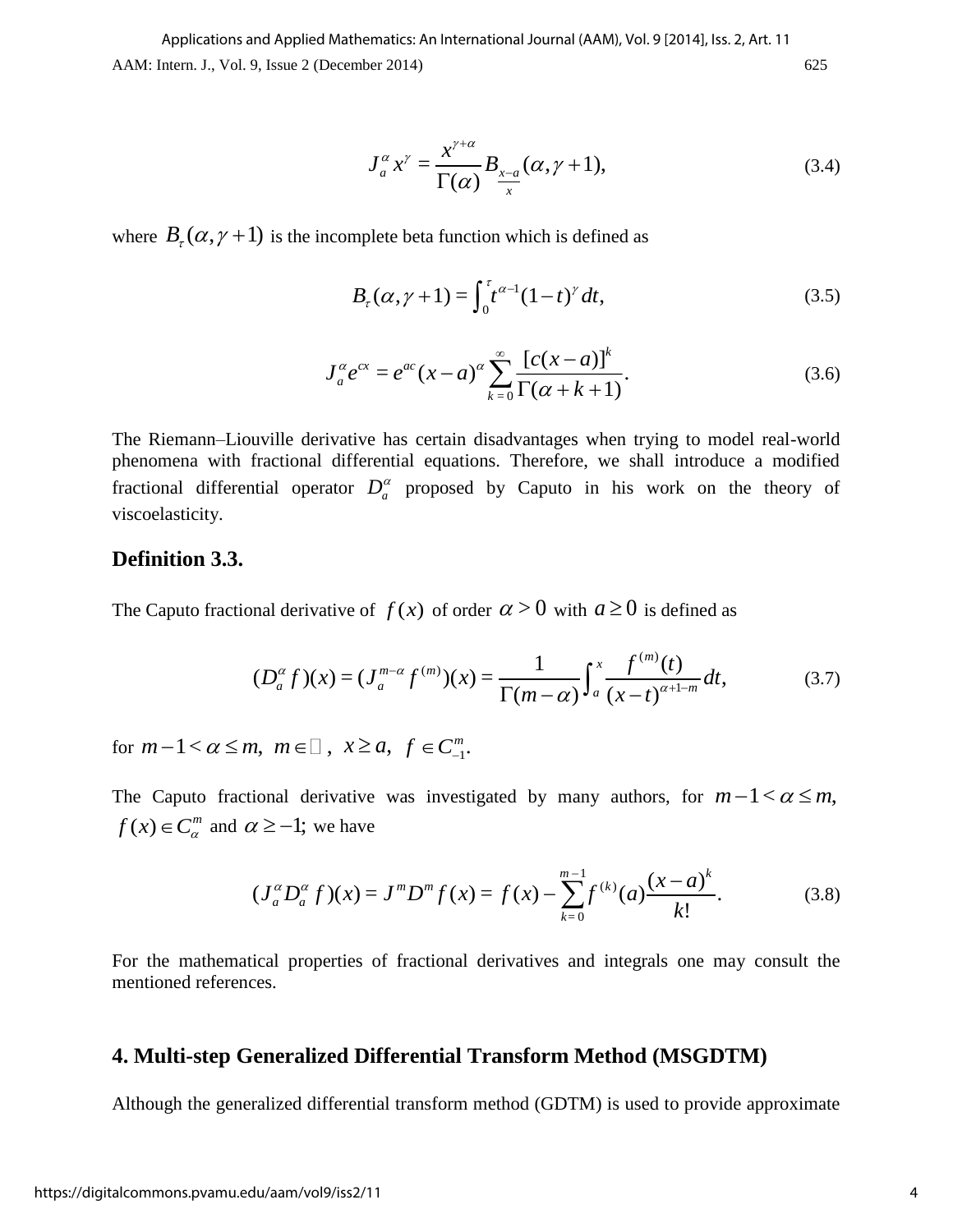solutions for nonlinear problems in terms of convergent series with easily computable components, it has been shown that the approximated solutions obtained are not valid for large *t* for some systems ( Ertürk et al., 2008), (Momani and Odibat, 2008), (Odibat et al., 2008), (Odibat and Momani, 2008). Therefore we use the MSGDTM, which offers accurate solutions over a longer time frame compared to the standard generalized differential transform method [(Ertürk et al., 2011), (Freihat and Momani, 2012), (Freihat and AL-Smadi, 2013), (Momani et al., 2014), (Odibat et al., 2010), (Zeb et al., 2013)].

For this purpose, we consider the following initial value problem for systems of the fractional differential equations

$$
D_*^{\alpha_1} y_1(t) = f_1(t, y_1, y_2, \dots, y_n),
$$
  
\n
$$
D_*^{\alpha_2} y_2(t) = f_1(t, y_1, y_2, \dots, y_n),
$$
  
\n
$$
\vdots
$$
  
\n
$$
D_*^{\alpha_n} y_n(t) = f_1(t, y_1, y_2, \dots, y_n),
$$
  
\n(4.1)

subject to the initial conditions

$$
y_i(t_0) = c_i, i = 1, 2, ..., n,
$$
\n(4.2)

where  $D_*^{\alpha_i}$ <sup> $\alpha_i$ </sup> is the Caputo fractional derivative of order  $\alpha_i$ , where  $0 < \alpha_i \le 1$ , for  $i = 1, 2, ..., n$ . Let  $[t_0, T]$  be an interval over which we wish to determine the solution of the initial value problem (4.1)-(4.2). In actual applications of the GDTM, the  $K^{th}$  -order approximate solution of the initial value problem (4.1)-(4.2) may be expressed by the finite series

$$
y_i(t) = \sum_{i=0}^{K} Y_i(k)(t - t_0)^{k\alpha_i}, t \in [t_0, T],
$$
\n(4.3)

where  $Y_i(k)$  satisfies the recurrence relation<br> $\frac{\Gamma((k+1)\alpha_i+1)}{\Gamma((k+1)\alpha_i+1)}Y(k)$ 

e recurrence relation  
\n
$$
\frac{\Gamma((k+1)\alpha_i+1)}{\Gamma(k\alpha_i+1)}Y_i(k+1) = F_i(k, Y_1, Y_2, \dots, Y_n),
$$
\n(4.4)

 $Y_i(0) = c_i$  and  $F_i(k, Y_1, Y_2, \ldots, Y_n)$  are the differential transforms of the functions  $f_i(t, y_1, y_2,..., y_n)$  for  $i = 1,2,...,n$ . The basic steps of the GDTM can be found in [Chongxin] and Junjie, 2010), (Momani and Odibat, 2008), (Odibat et al., 2008)].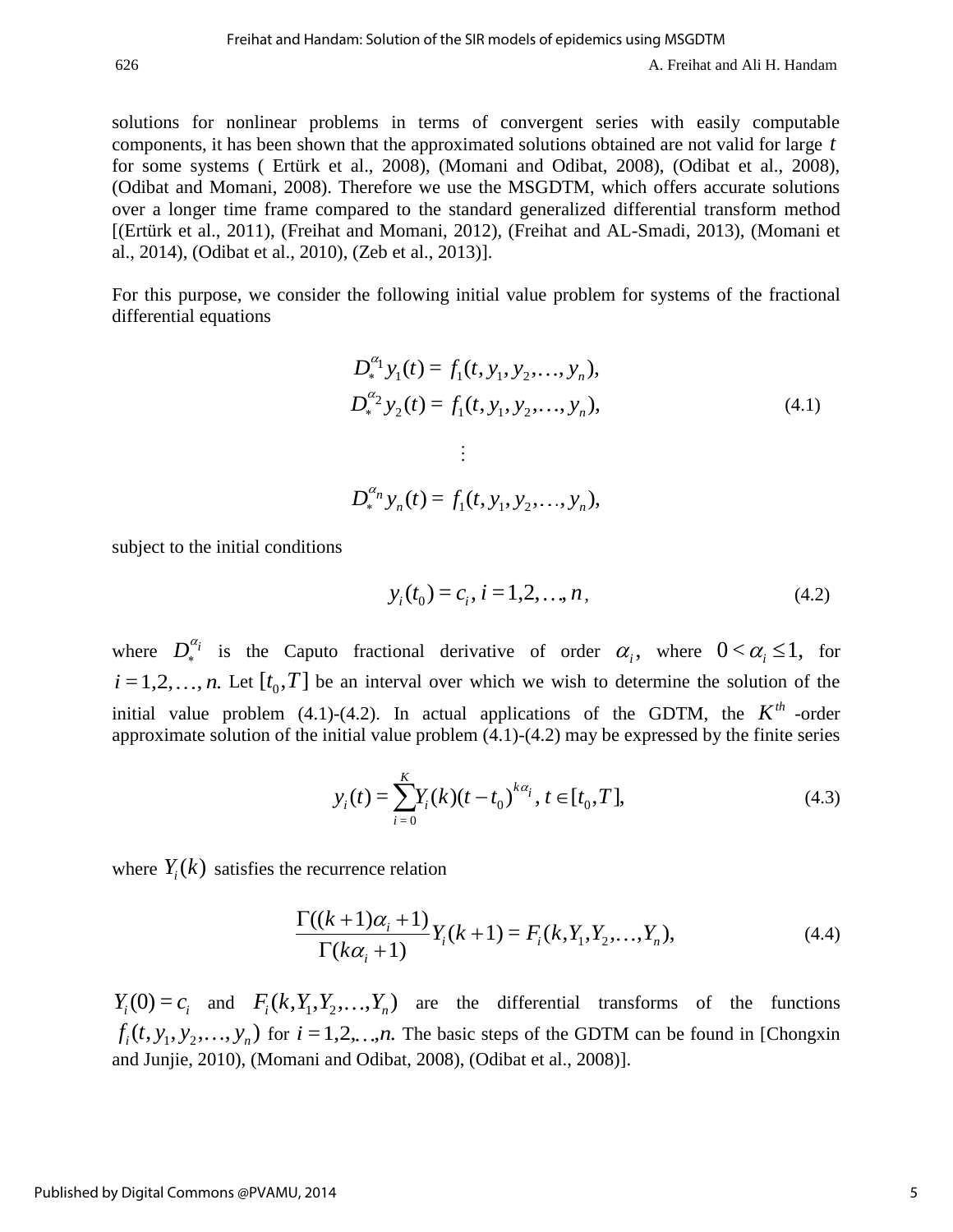Assume that the interval  $[t_0, T]$  is divided into M subintervals  $[t_{m-1}, t_m]$ ,  $m = 1, 2, ..., M$  of equal step size  $h = (T - t_0) / M$  by using the nodes  $t_m = t_0 + mh$ . The main ideas of the MSGDTM are as follows:

First, we apply the GDTM to the initial value problem  $(4.1)-(4.2)$  over the interval  $[t_0, t_1]$ ; to obtain the approximate solution  $y_{i,1}(t)$ ,  $t \in [t_0, t_1]$ , using the initial condition  $y_i(t_0) = c_i$ , for  $i = 1, 2, \dots, n$ . For  $m \ge 2$  and at each subinterval  $[t_{m-1}, t_m]$ , we use the initial condition  $y_{i,m}(t_{m-1}) = y_{i,m-1}(t_{m-1})$  and apply the GDTM to the initial value problem (4.1)-(4.2) over the interval  $[t_{m-1}, t_m]$ . The process is repeated and generates a sequence of approximate solutions  $y_{i,m}(t)$ ,  $m=1,2,...,M$ , for  $i=1,2,...,n$ . Finally, the MSGDTM assumes the following solution

$$
y_i(t) = \begin{cases} y_{i,1}(t), & t \in [t_0, t_1], \\ y_{i,2}(t), & t \in [t_1, t_2], \\ \vdots & \vdots \\ y_{i,M}(t), & t \in [t_{M-1}, t_M]. \end{cases}
$$
(4.5)

The new algorithm, MSGDTM, is simple for computational performance for all values of *h* . As we will see in the next section, the main advantage of the new algorithm is that the obtained solution converges for wide time regions.

#### **5. Solving the fractional-order SIR models of epidemics using the MSGDTM algorithm**

To demonstrate the effectiveness of this scheme, we consider the fractional-order SIR models of epidemics. This example is researched because approximate numerical solutions are available for them using other numerical schemes. This allows one to compare the results obtained using this scheme with solutions obtained using other schemes.

Now we introduce the fractional-order disease model of the system described by (5.1)-(5.3). In this system, the integer-order derivatives are replaced by the fractional-order derivatives, as follows

$$
D^{\alpha_1} S(t) = -P_1 S I, \qquad (5.1)
$$

$$
D^{\alpha_2}I(t) = P_1SI - P_2I,
$$
\n(5.2)

$$
D^{\alpha_3}R(t) = P_2I,\tag{5.3}
$$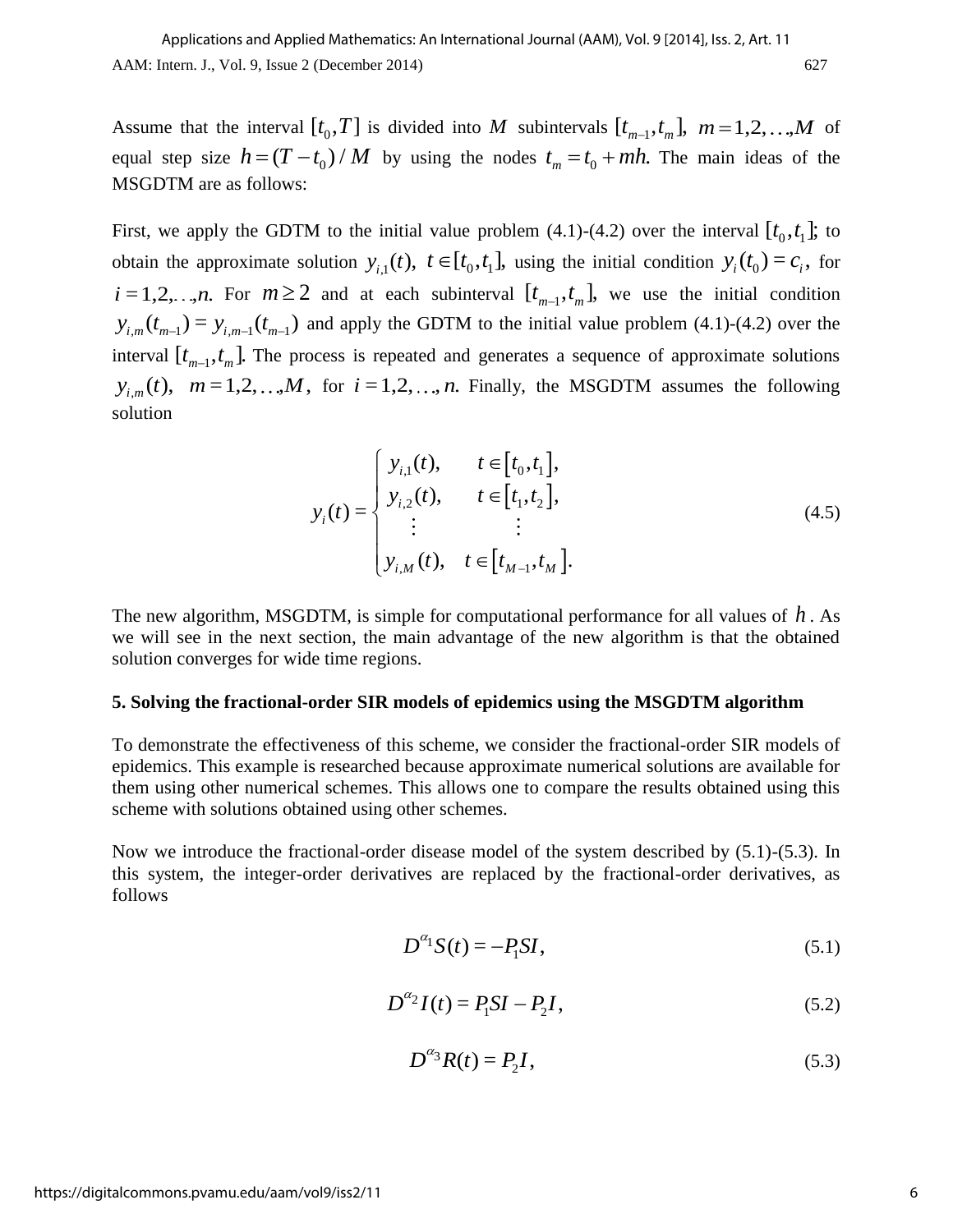where  $(S, I, R)$  are the state variables,  $P_1$  and  $P_2$  are nonnegative constants,  $\alpha_i$ ,  $i = 1, 2, 3$ , are parameters describing the order of the fractional time-derivatives in the Caputo sense. The general response expression contains parameters describing the order of the fractional derivatives that can be varied to obtain various responses. Obviously, the classical integer-order SIR models of epidemics can be viewed as a special case from the fractional-order system by setting  $\alpha_1 = \alpha_2 = \alpha_3 = 1$ ,  $P_1 = 0.001$  and  $P_2 = 0.072$  for the fractional case, the parameter  $\alpha$  is allowed to vary. In other words, the ultimate behavior of the fractional system response must converge to the response of the integer order version of the equation.

Applying the MSGDTM Algorithm to (5.1)-(5.3) gives

SGDTM Algorithm to (5.1)-(5.3) gives  
\n
$$
\begin{cases}\nS(k+1) = -P_1 \frac{\Gamma(\alpha_1 k + 1)}{\Gamma(\alpha_1 (k+1) + 1)} \left[ \sum_{l=0}^k S(l) I(k-l) \right], \\
I(k+1) = \frac{\Gamma(\alpha_2 k + 1)}{\Gamma(\alpha_2 (k+1) + 1)} \left[ P_1 \left( \sum_{l=0}^k S(l) I(k-l) \right) - P_2 I(k) \right], \\
R(k+1) = P_2 \frac{\Gamma(\alpha_3 k + 1)}{\Gamma(\alpha_3 (k+1) + 1)} I(k),\n\end{cases}
$$
\n(5.4)

where  $S(k)$ ,  $I(k)$  and  $R(k)$  are the differential transforms of  $S(t)$ ,  $I(t)$  and  $R(t)$ respectively. The differential transform of the initial conditions are given by  $S(0) = c_1$ ,  $I(0) = c_2$  and  $R(0) = c_3$ . In view of the differential inverse transform, the differential transform series solution for the system (5.1)-(5.3) can be obtained as

$$
s(t) = \sum_{n=0}^{N} S(n)t^{\alpha_1 n},
$$
  
\n
$$
i(t) = \sum_{n=0}^{N} I(n)t^{\alpha_2 n},
$$
  
\n
$$
r(t) = \sum_{n=0}^{N} R(n)t^{\alpha_3 n}.
$$
\n(5.5)

According to the multi-step generalized differential transform method, the series solution for the system (5.1)-(5.3) is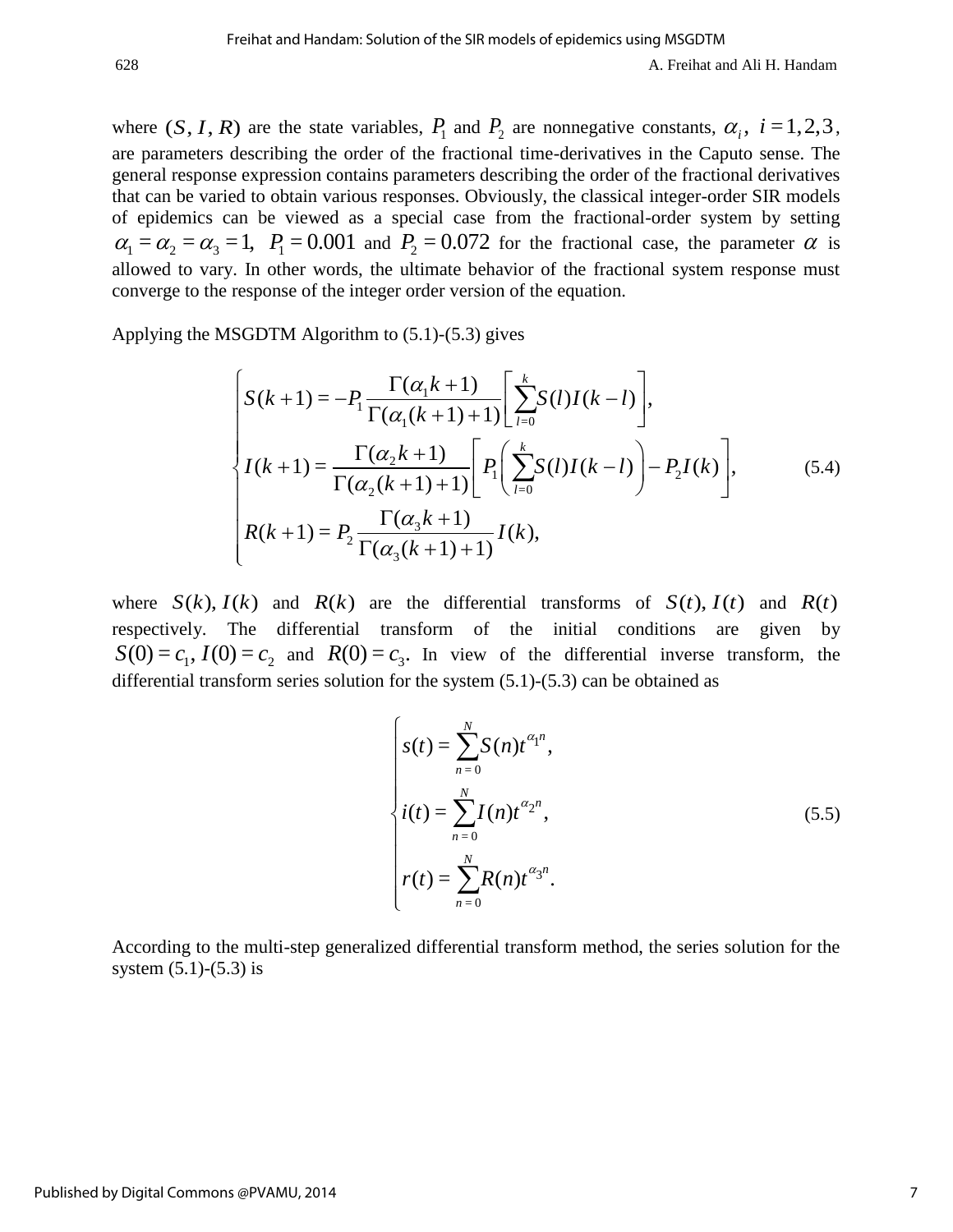$$
s(t) = \begin{cases} \sum_{n=0}^{K} S_1(n) t^{\alpha_1 n}, & t \in [0, t_1], \\ \sum_{n=0}^{K} S_2(n) (t - t_1)^{\alpha_1 n}, & t \in [t_1, t_2], \\ \vdots & \vdots \\ \sum_{n=0}^{K} S_M(n) (t - t_{M-1})^{\alpha_1 n}, & t \in [t_{M-1}, t_M], \end{cases}
$$
(5.6)

$$
i(t) = \begin{cases} \sum_{n=0}^{K} I_1(n) t^{\alpha_2 n}, & t \in [0, t_1], \\ \sum_{n=0}^{K} I_2(n) (t - t_1)^{\alpha_2 n}, & t \in [t_1, t_2], \\ \vdots & \vdots \\ \sum_{n=0}^{K} I_M(n) (t - t_{M-1})^{\alpha_2 n}, & t \in [t_{M-1}, t_M], \end{cases}
$$
(5.7)

and

$$
r(t) = \begin{cases} \sum_{n=0}^{K} R_1(n) t^{\alpha_3 n}, & t \in [0, t_1], \\ \sum_{n=0}^{K} R_2(n) (t - t_1)^{\alpha_3 n}, & t \in [t_1, t_2], \\ \vdots & \vdots \\ \sum_{n=0}^{K} R_M(n) (t - t_{M-1})^{\alpha_3 n}, & t \in [t_{M-1}, t_M], \end{cases}
$$
(5.8)

where  $S_i(n)$ ,  $I_i(n)$  and  $R_i(n)$  for  $i = 1, 2, ..., M$  satisfy the following recurrence relations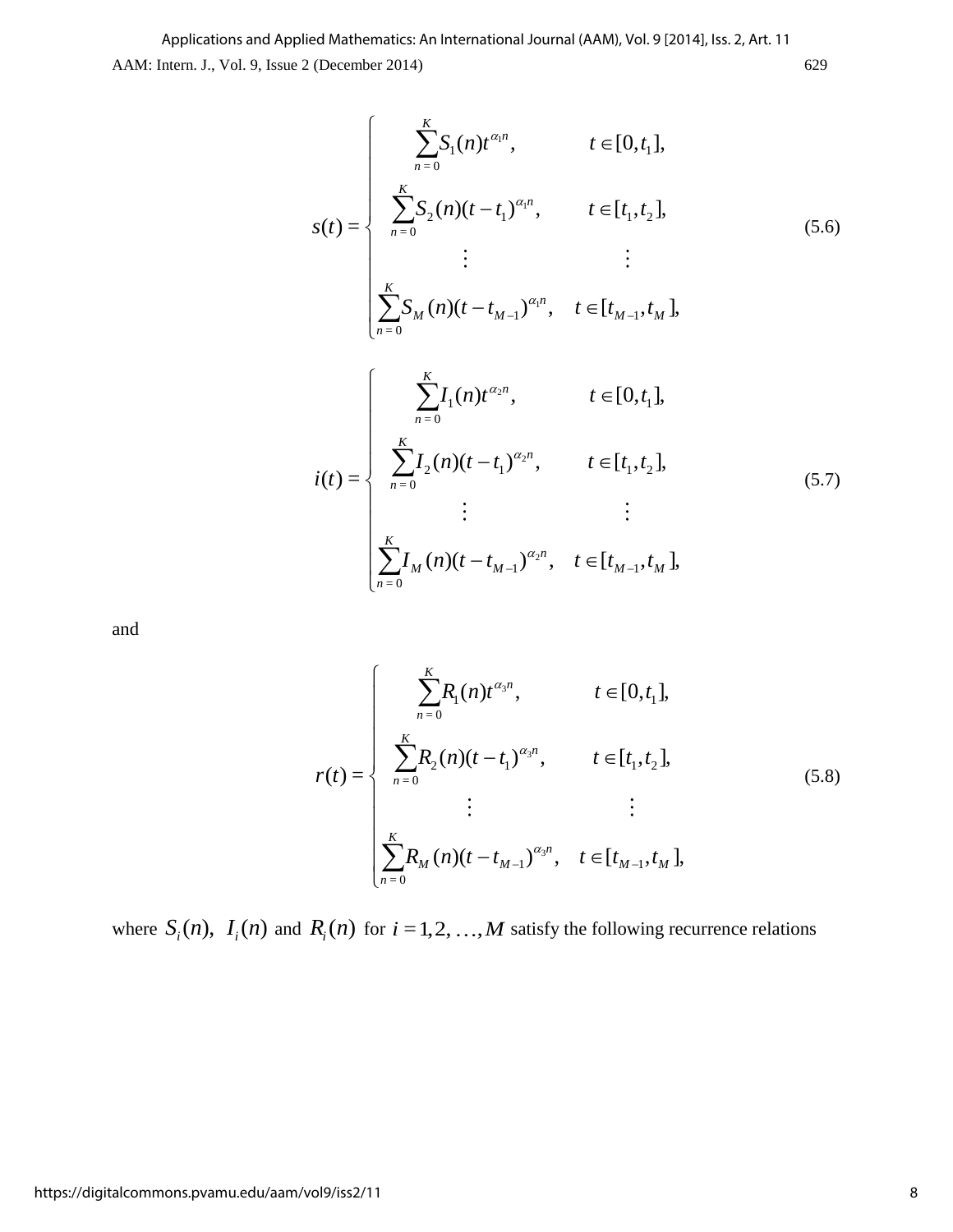A. Freihat and Ali H. Handam  
\nA. Freihat and Ali H. Handam  
\n
$$
\begin{cases}\nS_i(k+1) = -P_1 \frac{\Gamma(\alpha_1 k + 1)}{\Gamma(\alpha_1 (k+1) + 1)} \left[ \sum_{l=0}^k S_i(l) I_i(k-l) \right], \\
I_i(k+1) = \frac{\Gamma(\alpha_2 k + 1)}{\Gamma(\alpha_2 (k+1) + 1)} \left[ P_1 \left( \sum_{l=0}^k S_i(l) I_i(k-l) \right) - P_2 I_i(k) \right], \\
R_i(k+1) = P_1 \frac{\Gamma(\alpha_3 k + 1)}{\Gamma(\alpha_3 (k+1) + 1)} I_i(k),\n\end{cases}
$$
\n(5.9)

such that

$$
S_i(0) = s_i(t_{i-1}) = s_{i-1}(t_{i-1}), I_i(0) = i_i(t_{i-1}) = i_{i-1}(t_{i-1})
$$

and

$$
R_i(0) = r_i(t_{i-1}) = r_{i-1}(t_{i-1}).
$$

Finally, we start with  $S_0(0) = c_1, I_0(0) = c_2$  and  $R_0(0) = c_3$  and using the recurrence relation given in (5.9), we obtain the multi-step solution given in (5.6)-(5.8).

## **6. Nonnegative Solutions**

Let  $R_+^3 = (S(t), I(t), R(t))^T$  For the proof of the theorem about non-negative solutions we will need the following Lemma

## **Lemma 6.1. Generalized Mean Value Theorem** (Lin, 2007)

Let

$$
f(x) \in C[a,b]
$$
 and  $D^{\alpha} f(x) \in C[a,b]$  for  $0 < \alpha \le 1$ .

Then we have,

$$
f(x) = f(a) + \frac{1}{\Gamma(\alpha)} D^{\alpha} f(\zeta) (x - a)^{\alpha},
$$

with  $0 \leq \zeta < x$ , for all  $x \in (a, b]$ .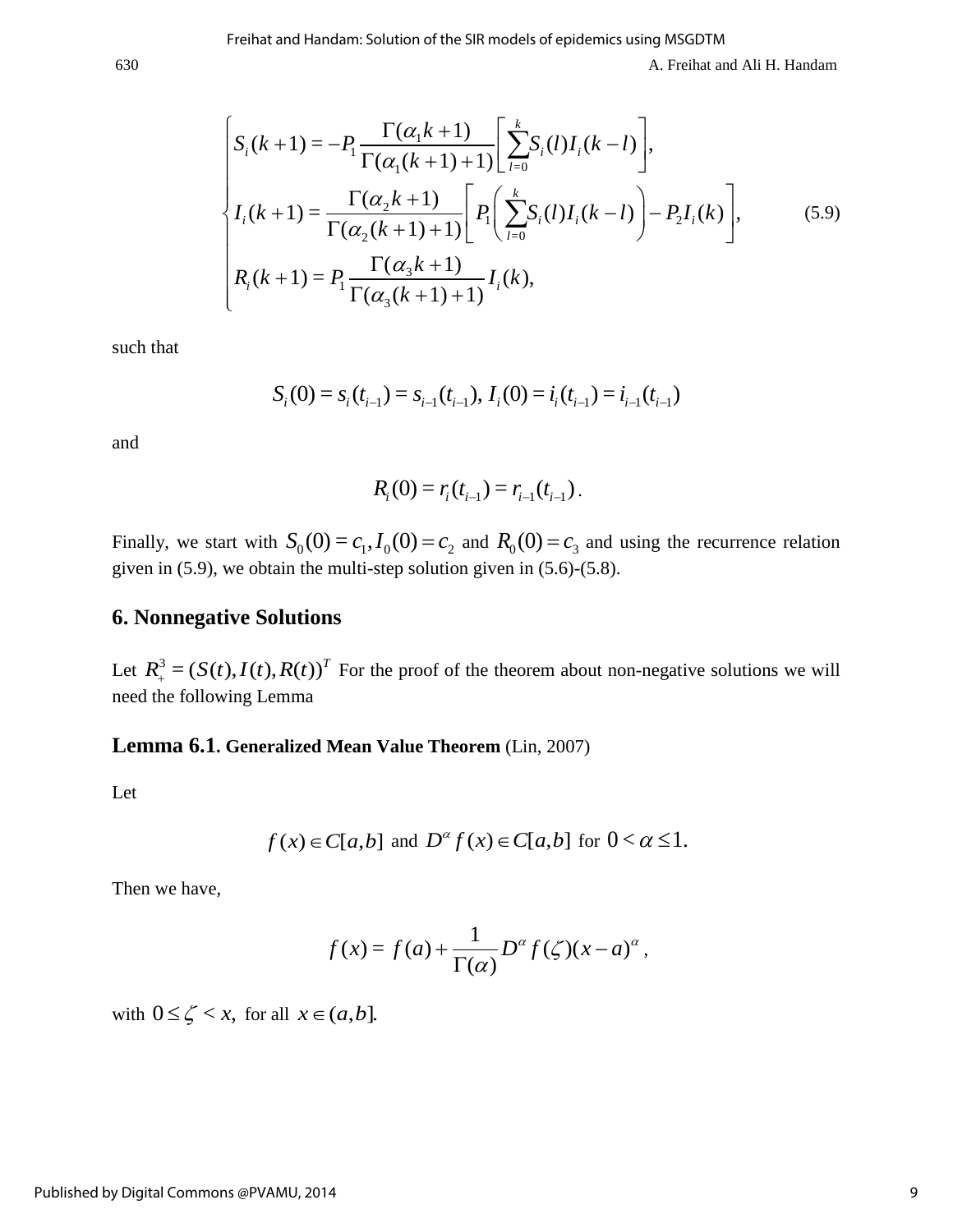## **Remark 6.2.** (Zeb et al., 2013)

Suppose  $f(x) \in C[a,b]$  and  $D^{\alpha} f(x) \in C[a,b]$  for  $0 < \alpha \le 1$ . It is clear from the above Lemma that if  $D^{\alpha} f(x) \ge 0$ , for all  $x \in (0,b)$ , then the function f is non-decreasing, and if  $D^{\alpha} f(x) \leq 0$ , for all  $x \in (0,b)$ , then the function f is non-increasing.

## **Theorem 6.3.**

There is a unique solution for the initial value problem given by  $(5.1)$ - $(5.3)$ , and the solution remains in  $R_+^3$ .

## *Proof:*

The existence and uniqueness of the solution of  $(5.1)$ - $(5.3)$ , in  $(0, \infty)$  can be obtained from ((Lin, 2007), Theorem 3.1 and Remark 3.2). We need to show that the domain  $R_+^3$  is positively invariant. Since  $D^{\alpha_1}S|_{S=0} = 0$ ,  $D^{\alpha_2}I|_{I=0} = 0$  and  $D^{\alpha_3}R|_{R=0} = P_2I \ge 0$ . On each hyper-plane bounding the nonnegative orthant, the vector field points into  $R_+^3$ .

## **7. Numerical Results**

The MSGDTM is coded in the computer algebra package Mathematica. The Mathematica environment variable digits controlling the number of significant digits are set to  $20$  in all the calculations. The time range studied in this work is [0,50] days with time step  $\Delta t = 0.05$ , and we get GDTM series solution of order  $K = 10$  at each subinterval. We take the initial condition we get GDTM series solution of order  $\mathbf{A} = 10$  at each subtr<br>for the SIR model as  $S(0) = 620$ ,  $I(0) = 10$ ,  $R(0) = 70$ .

Figure 1 shows the phase portrait for the classical SIR model using the fourth-order Runge-Kutta method (*RK*4). Figure 2 shows the phase portrait for the classical SIR model using the multi-step generalized differential transform method. From the graphical results in Figure 1 and Figure 2 , it can be seen the results obtained using the multi-step generalized differential transform method match the results of the  $RK4$  very well, implying that the multi-step generalized differential transform method can predict the behavior of these variables accurately for the region under consideration. Figures  $3-6$  show the phase portraits for the fractional SIR models of epidemic systems using the multi-step generalized differential transform method. From the numerical results in Figures  $3-6$  it is clear that the approximate solutions depend continuously on the time-fractional derivative  $\alpha_i$ ,  $i=1,2,3$ . The effective dimension  $\sum$  of equations (5.1)-(5.3) is defined as the sum of orders  $\alpha_1 + \alpha_2 + \alpha_3 = \sum$ . Also in Figure 6 we can see that the numerical results exist in the fractional-order SIR model of epidemic systems with order as low as 0.3.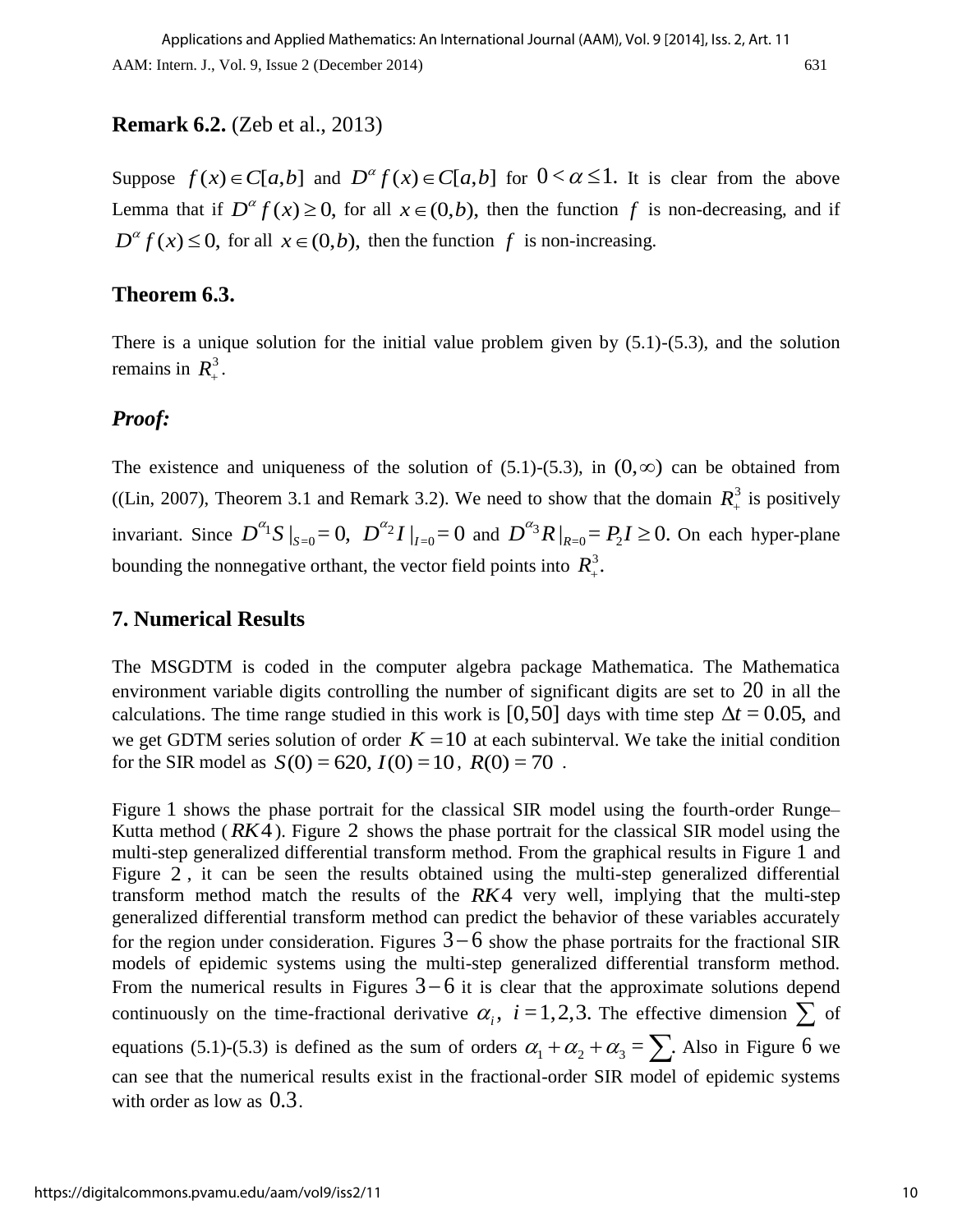

**Figure 1:** Phase plot of  $S(t)$ ,  $I(t)$  and  $R(t)$  versus time,  $\alpha_1 = \alpha_2 = \alpha_3 = 1$ , (RK4 solution)



**Figure 2:** Phase plot of  $S(t)$ ,  $I(t)$  and  $R(t)$  versus time, with  $\alpha_1 = \alpha_2 = \alpha_3 = 1$ , (MSGDTM solution)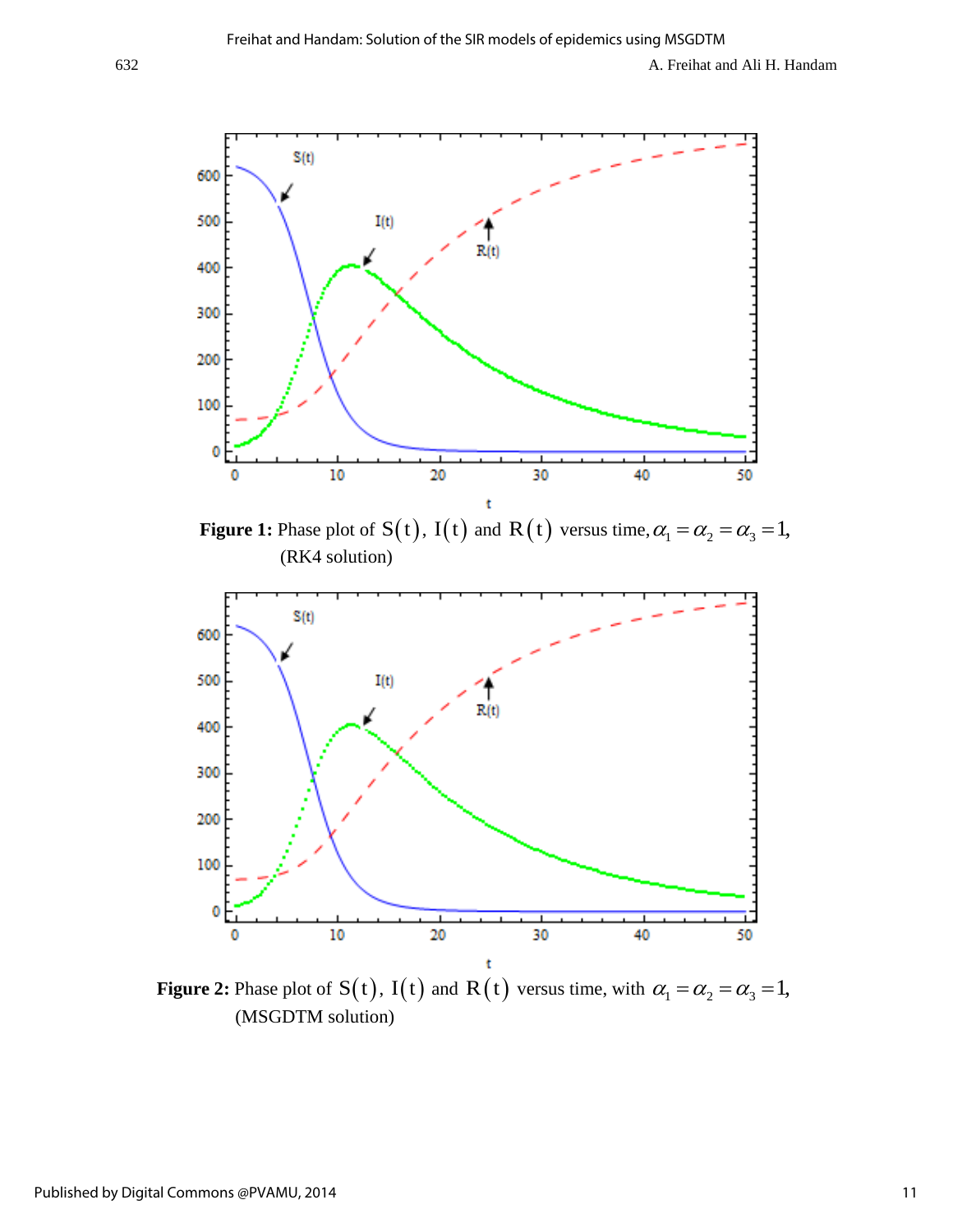

**Figure 3:** Phase plot of  $S(t)$ ,  $I(t)$  and  $R(t)$  versus time, with  $\alpha_1 = \alpha_2 = \alpha_3 = 0.8$ , (MSGDTM solution)



**Figure 4:** Phase plot of  $S(t)$ ,  $I(t)$  and  $R(t)$  versus time, with  $\alpha_1 = \alpha_2 = \alpha_3 = 0.6$ , (MSGDTM solution)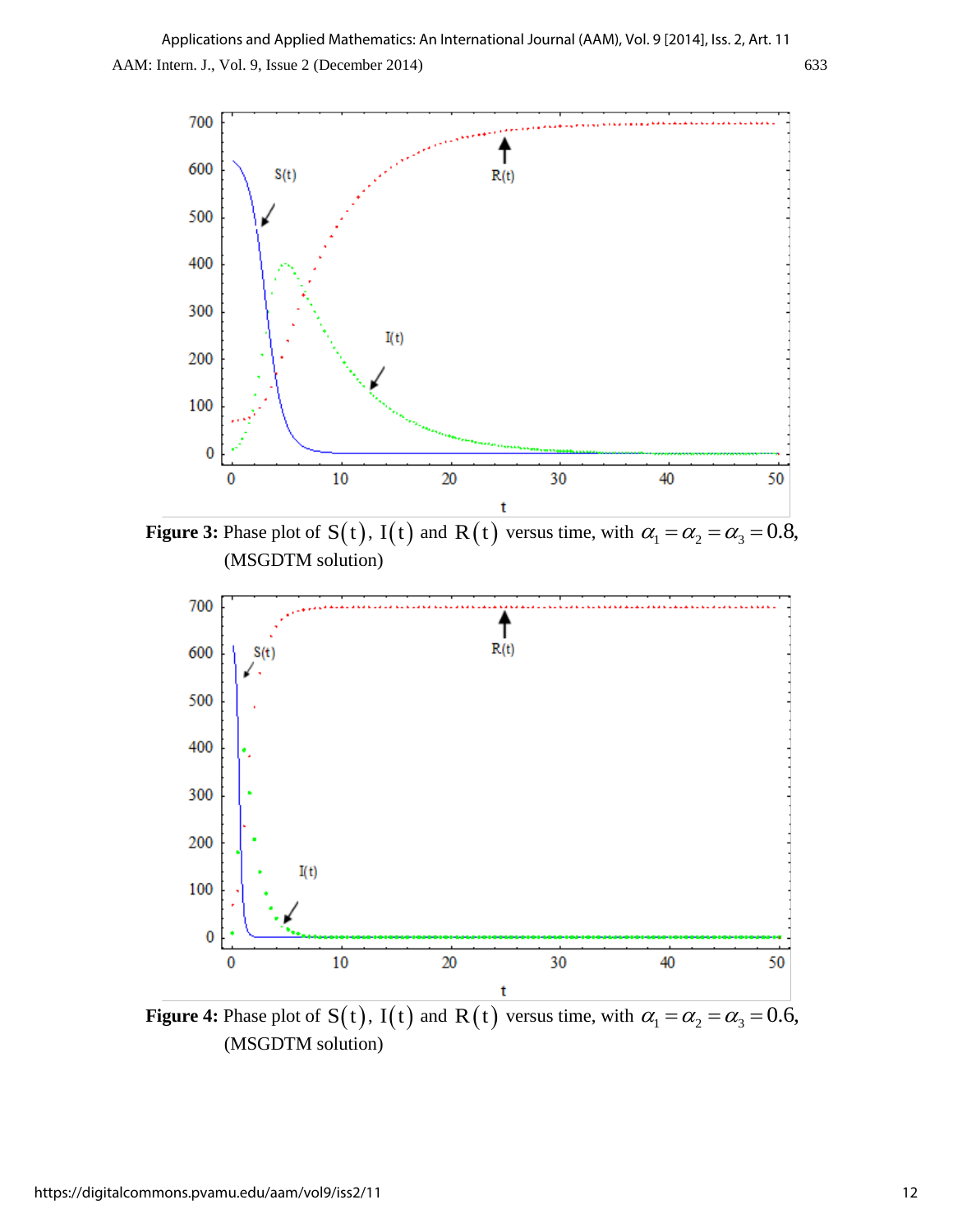

**Figure 5:** Phase plot of  $S(t)$ ,  $I(t)$  and  $R(t)$  versus time, with  $\alpha_1 = \alpha_2 = \alpha_3 = 0.4$ , (MSGDTM solution)

## **8. Conclusions**

The analytical approximations to the solutions of the epidemic models are reliable and confirm the power and ability of the MSGDTM as an easy method for computing the solution of nonlinear problems. In this paper, a fractional order differential SIR model is studied and its approximate solution is presented using a MSGDTM. The approximate solutions obtained by MSGDTM are highly accurate and valid for a long time. The reliability of the method and the reduction in the size of computational domain give this method a wider applicability. Finally, the recent appearance of nonlinear fractional differential equations as models in some fields such as science and engineering makes it necessary to investigate the method of solutions for such equations. and we hope that this work is a step in this direction.

## *Acknowledgment*

*The authors would like to thank the editor and two anonymous reviewers for helpful suggestions which improved the presentation of the paper.*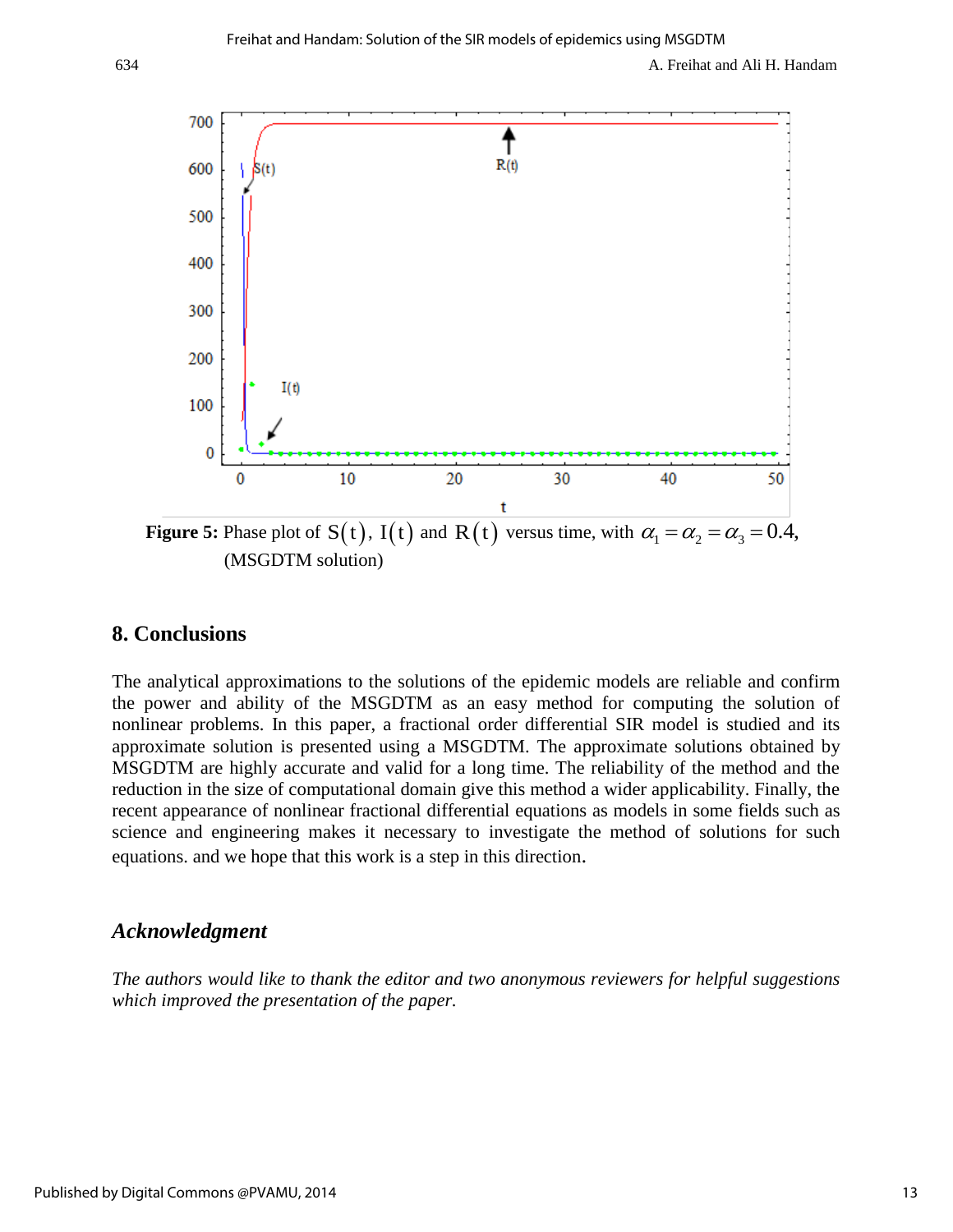### **REFERENCES**

- Anderson, R. M. and May, R. M. (1991). Infectious Diseases of Humans: Dynamics and Control. Oxford: Oxford University Press.
- Brauer, F. (2006). Some simple epidemic models, Math. Biosci. Engin., 3 , 1-15.
- Caputo, M. (1967). Linear Models of Dissipation whose Q is almost Frequency Independent-II, Geophysical Journal of the Royal Astronomical Society, 13(5), 529–539.
- Chongxin, L. and Junjie, L. (2010). A novel fractional-order hyperchaotic system and its circuit realization. International Journal of Physics B, 24(10), 1299-1307.
- Ertürk, V. S., Momani, S. and Odibat, Z. (2008). Application of generalized differential transform method to multi-order fractional differential equations, Communications in Nonlinear Science and Numerical Simulation, 13, 1642–1654.
- Ertürk, V. S., Odibat, Z. and Momani, S. (2011). An approximate solution of a fractional order differential equation model of human T-cell lymphotropic virus I (HTLV-I) infection of CD4+ T-cells, Computers & Mathematics with Applications, 62, 992-1002.
- Freihat, A. and Momani, S. (2012). Adaptation of differential transform method for the numeric analytic solution of fraction-order Rössler chaotic and hyperchaotic systems. Abstract and Applied Analysis, doi:10.1155/2012/934219.
- Freihat, A. and Momani, S. (2012). Application of multi-step generalized differential transform method for the solutions of the fractional-order Chua's system. Discrete Dynamics in Nature and Society, doi: 10.1155/2012/427393.
- Freihat, A. and AL-Smadi, M. (2013). A new reliable algorithm using the generalized differential transform method for the numeric-analytic solution of fractional-order Liu chaotic and hyperchaotic systems, Pensee Journal,Vol 75, No. 9, 263–276.
- Hethcote, H. W. (2000). The mathematics of infectious diseases, Siam Rev. 42 (4), 599–653.
- Kermack, W. O. and McKendrick, A. G. (1927). A contribution to the mathematical theory of epidemics, Proc. Royal Soc. London, 115, 700-721.
- Lin, W. (2007). Global existence theory and chaos control of fractional differential equations, JMAA, 332, 709-726.
- Lu, Z., Chi, X. and Chen, L. (2002). The effect of constant and pulse vaccination of SIR Epidemic model with horizontal and vertical transmission, Math. Comput. Model. 36, 1039– 1057.
- Miller, S. and Ross, B. (1993). An Introduction to the Fractional Calculus and Fractional Differential Equations, John Wiley & Sons, USA.
- Momani, S., Freihat, A. and AL-Smadi, M. (2014). Analytical study of fractional-order multiple chaotic FitzHugh-Nagumo neurons model using multi-step generalized differential transform method. Abstract and Applied Analysis, Vol. 2014, Article ID 276279, 10 pages.
- Momani, S. and Odibat, Z. (2008). A novel method for nonlinear fractional partial differential equations: Combination of DTM and generalized Taylor's formula. Journal of Comput. and Applied Mathematics, 220, 85–95.
- Odibat, Z., Momani, S. and Ertürk, V.S. (2008). Generalized differential transform method: Application to differential equations of fractional order. Appl. Math. Comput., 197, 467– 477.
- Odibat, Z., Momani, S. (2008). A generalized differential transform method for linear partial differential equations of fractional order. Applied Mathematics Letters, 21, 194–199.